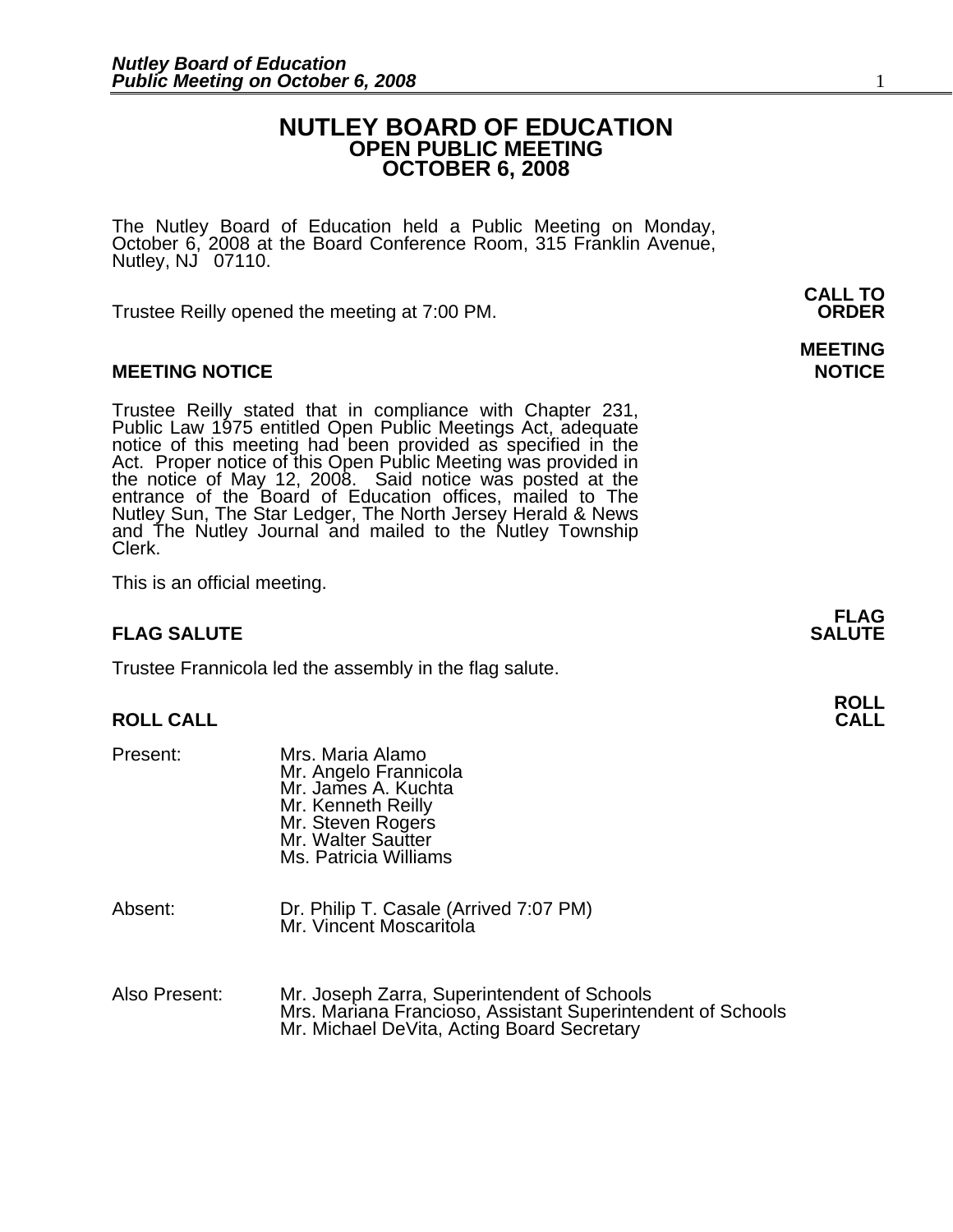#### **MOTION TO ADJOURN TO EXECUTIVE SESSION**

At 7:05 PM Trustee Reilly moved, and Trustee Alamo seconded, the following resolution:

WHEREAS, the Board of Education will be discussing matters exempt from public discussion pursuant to N.J.S.A. 10:4-12,

NOW, THEREFORE, BE IT RESOLVED that the Board of Education recess to Closed Executive Session at this time to discuss the following:

> Personnel Matters Contractual Matters

 BE IT FURTHER RESOLVED that the results of the discussions will be made public by inclusion on the agenda of a subsequent meeting of the Board of Education or when the reasons for discussing such matters in closed session no longer exist.

The motion was approved by voice vote.

#### **RECONVENE MEETING RECONVENE**

At 8:00 PM Trustee Kuchta moved, Trustee Alamo seconded, and the Board unanimously approved by voice vote a motion to reconvene the public meeting.

The meeting reconvened in the JHWMS Choir Room located at 325 Franklin Avenue, Nutley, NJ.

#### **FLAG SALUTE** SALUTE SALUTE SALUTE SALUTE SALUTE

Trustee Reilly led the assembly in the flag salute.

#### **MOMENT OF SILENCE**

A moment of silence in remembrance of those serving our nation.

# **ROLL ROLL CALL CALL**

Present: Mrs. Maria Alamo<br>Mr. Angelo Frannicola Mr. Angelo Frannicola<br>Mr. James A. Kuchta Mr. Kenneth Reilly Mr. Steve Rogers Mr. Walter Sautter Ms. Patricia Williams Dr. Philip T. Casale

Absent: Mr. Vincent Moscaritola

# **EXECUTIVE**

**FLAG**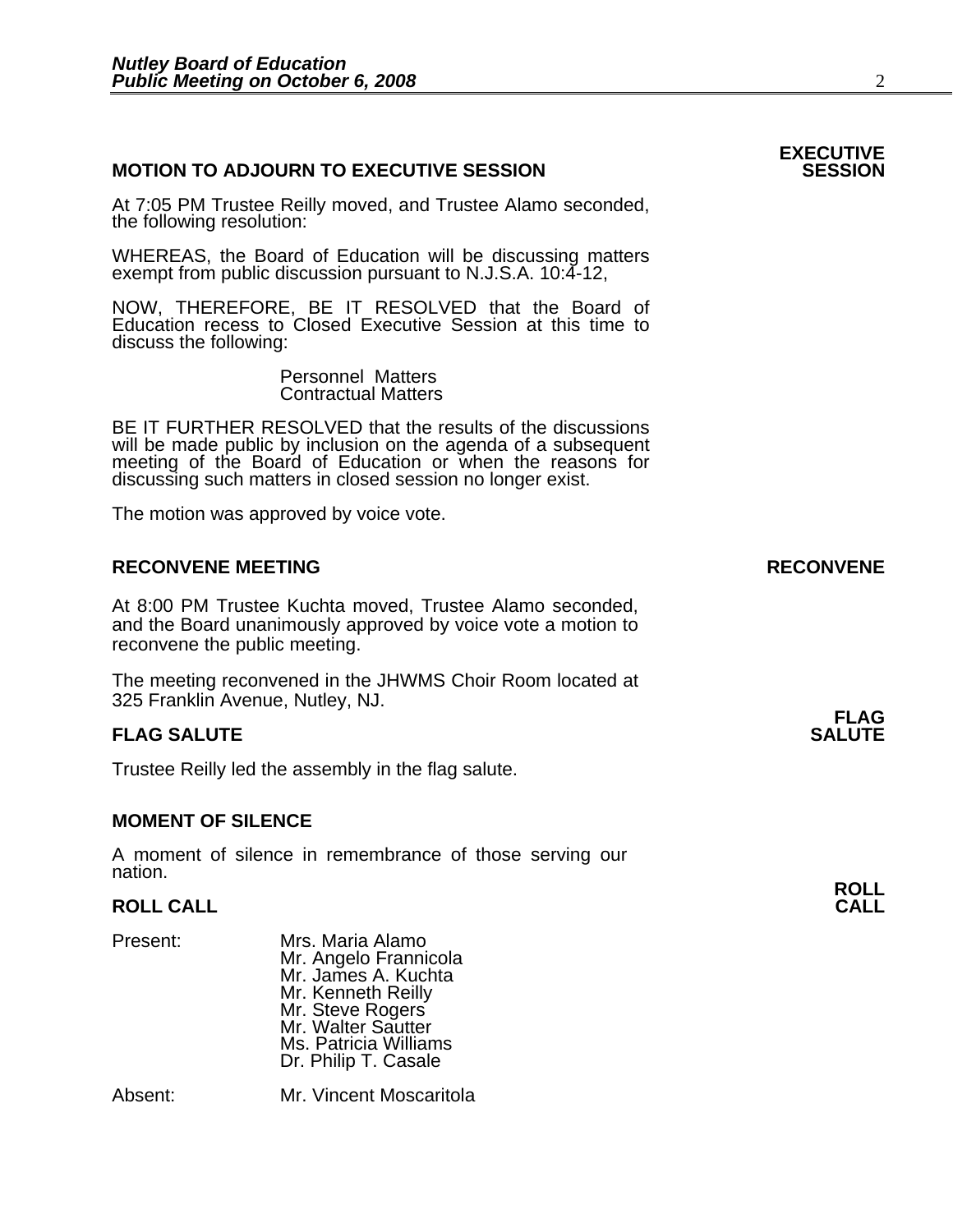Also Present: Mr. Joseph Zarra, Superintendent of Schools Mrs. Mariana Francioso, Assistant Superintendent of Schools Mr. Michael DeVita, Acting Board Secretary

Mr. Zarra introduced Mr. Greg Catrambone who discussed the Advanced Placement exams in the high school. He gave the history of the AP exams in Nutley. In 2008, AP exams were mandated for all students who were enrolled in an AP class and the Board would pay for the exam.

Mrs. Anne Starace gave a summary of the following scores for the past 3 years:

| 2008 | 38% proficient | 191 scores reported |
|------|----------------|---------------------|
| 2007 | 72% proficient | 102 scores reported |
| 2006 | 80% proficient | 125 scores reported |

A Board discussion ensued on AP exams and scores and how to proceed next year.

Mr. Zarra spoke about the NJQSAC. The Board has formed a committee of teachers and administrators to prepare. The County BA visited the Washington and Middle School and both passed with high marks.

Mr. Zarra spoke about a meeting he attended with Trustees Alamo and Rogers given by the Essex County prosecutors office on law enforcement and education.

Trustees Rogers and Alamo gave a summary of the meeting and Trustee Alamo will give a report to the Board.

#### **HEARING OF CITIZENS (Resolutions Only)**

Resident Neil Henning asked whom Millennium Strategies, LLC was.

President Casale responded that it was the Board's grant writing company.

### *RESOLUTIONS*

Trustee Reilly moved, Trustee Kuchta seconded, a motion that the Board approves Resolutions numbers 1, 2 and 4 through 8 as listed below.

Resolutions 1, 2 and 4 through 8 were unanimously approved by roll call vote.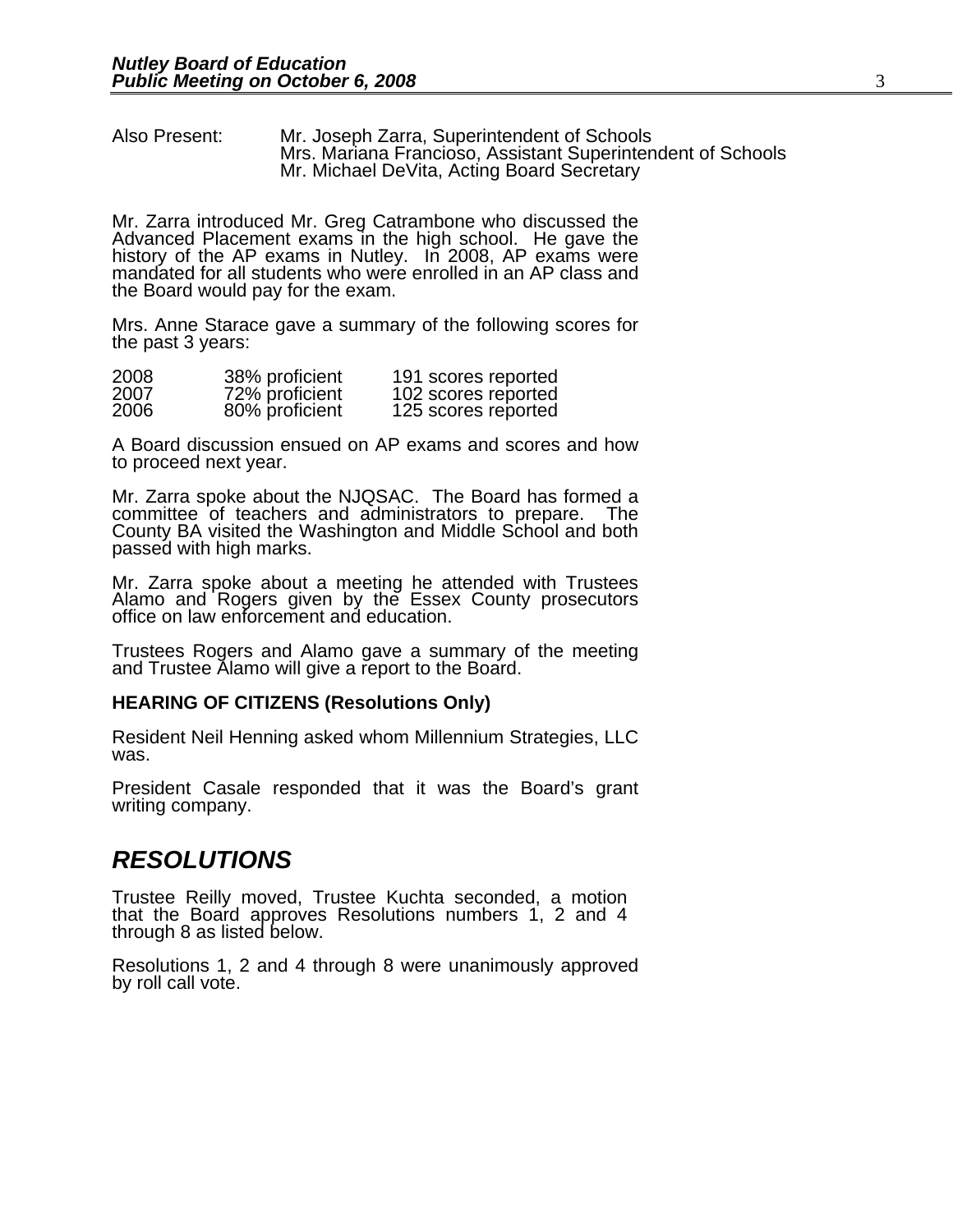### 1. **ADOPTION OF POLICY (First Reading)**

BE IT RESOLVED that the Board of Education adopts the following policies (first reading) on file in the Business Office (Schedule A):

Bylaw 0142.1 - Nepotism - Policy

Bylaw 0174 - Use of Board Attorney(s)

Bylaw 0177 - Professional Services

Policy 1570 - Internal Controls

Regulation 1570 - Internal Controls

Policy 1620 - Administrative Employment Contracts

Policy 5512.01 - Harassment, Intimidation and Bullying

Policy 6111 - Special Education Medicaid Initiative Program

Regulation 6111 - Special Education Medicaid Initiative Program

Policy 6320 - Purchases Subject To Bid

Policy 6360 - Political Contributions

Policy 6362 - Contributions to Board Members and Contract Awards

Policy 6423 - Expenditures for Non-Employee Activities, Meals and Refreshments

Policy 6470 - Payment of Claims

Regulation 6470 - Payment of Claims

Policy 6510 - Payroll Authorization

Policy 6831 - Withholding of State Aid

Policy 7410 - Maintenance and Repair

Regulation 7410 - Maintenance and Repair

Regulation 7410.01 - Maintenance and Repair

Policy 7650 - School Vehicle Assignment, Use, Tracking, Maintenance, and Accounting

Regulation 7650 - School Vehicle Assignment, Use, Tracking, Maintenance, and Accounting

Policy 9120 - Public Relations Program

Policy 9541 - Student Teachers/Interns

#### **ADOPTION POLICY** 1<sup>st</sup> READING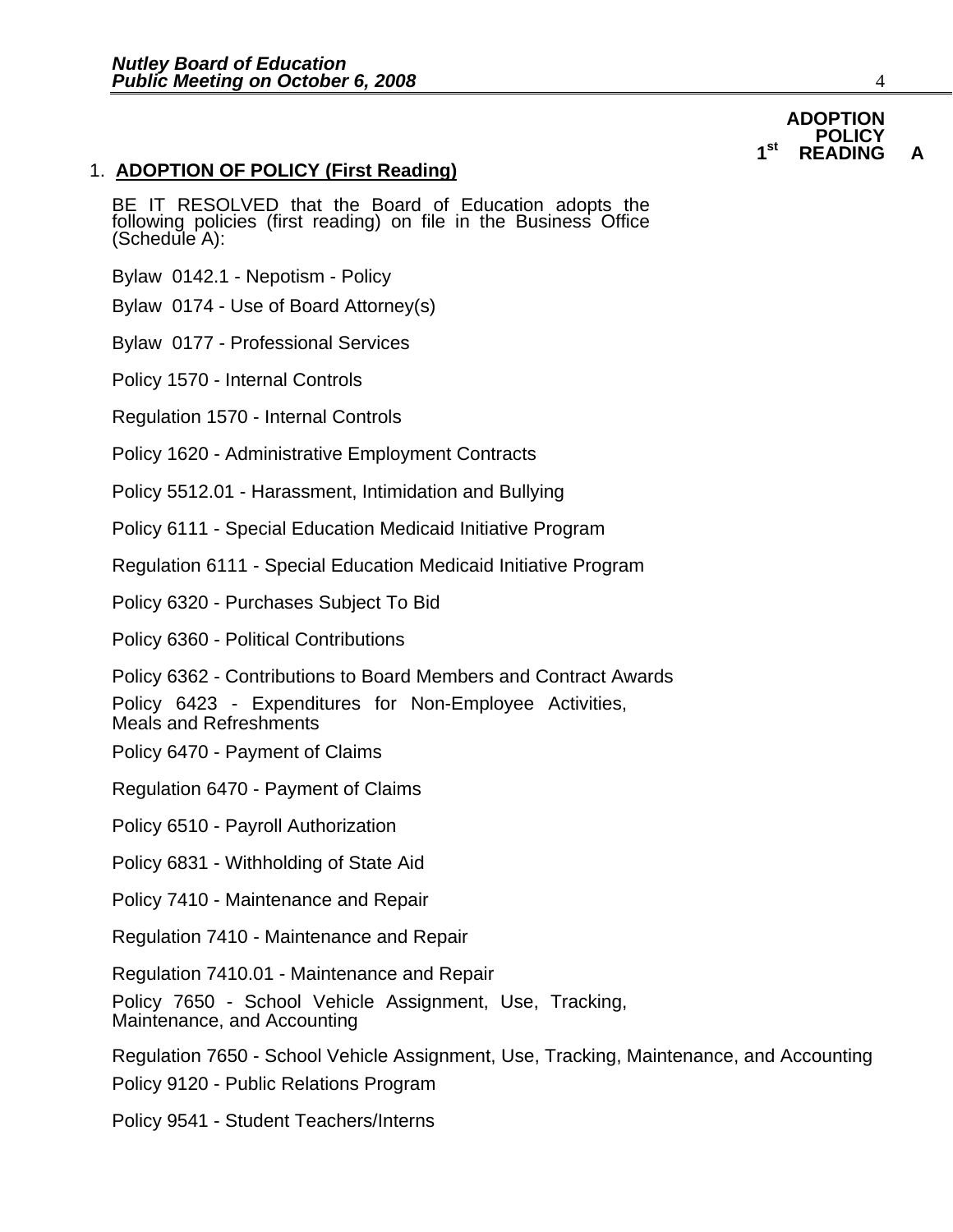## 2. **APPROVAL OF TRAVEL LIST APPROVAL B TRAVEL LIST**

BE IT RESOLVED that the Board of Education approves the<br>travel list and all expenses per (Schedule B). **APPROVAL C FIELD TRIPS** 

### 3. **APPROVAL OF FIELD TRIPS**

Trustee Sautter moved, and Trustee Kuchta seconded, the following resolution. Upon being put to a roll call vote the resolution was approved with Trustee Reilly abstaining.

BE IT RESOLVED that the Board of Education approves the field trip list and all expenses per (Schedule C).

### **4. SECRETARY & TREASURER'S REPORT**

BE IT RESOLVED that the Board of Education approves the acknowledgement and acceptance of the reports of the Board Secretary (Schedule D) and Treasurer of School Monies<br>(Schedule E) for the period ending July 31, 2008.<br>**NHS AUDITORIUM/THEATRE** 

#### 5. **APPROVAL OF APPLICATIONS & FEES FOR THE NUTLEY HIGH SCHOOL AUDITORIUM/THEATRE**

BE IT RESOLVED that the Board of Education approves the following forms (Schedule F):

-Application for Permit for the Special Use of Nutley High School Auditorium/Theatre -Schedule of Fees

-Request for Resources/Equipment

### 6. **APPROVAL OF PAYMENT**

BE IT RESOLVED that the Board of Education approves Check #077704 to Millennium Strategies, LLC in the amount of \$4,000.

#### 7. **APPROVAL OF SELF ASSESSMENT**

BE IT RESOLVED that the Board of Education approves the<br>submission of the Special Education Self Assessment Plan for 2008 to the New Jersey Department of Education, which is on file in the Board Office.

-Lease Agreement **APPROVE PAYMENT** 

 **APPROVE SELF ASSESSMENT** 

**SECY. & TREAS. D<br>REPORTS E**